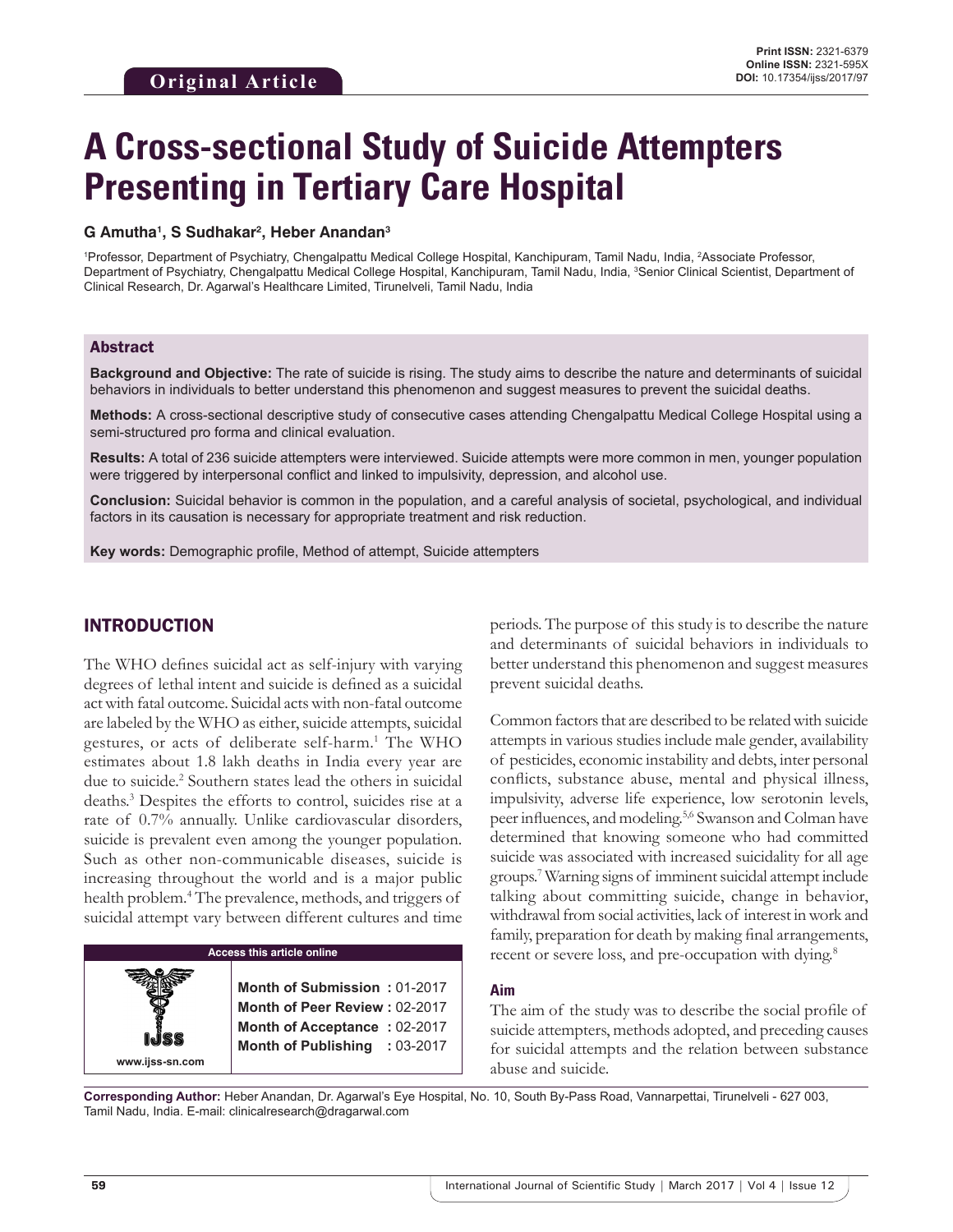## **METHODS**

This cross-sectional study was done in Department of Psychiatry, Chengalpattu Medical College Hospital in the period from June to July 2016. All cases admitted after suicidal attempt brought for treatment were enrolled in the study after obtaining informed consent. A semi-structured pro forma was used to gather socio-demographic details and circumstances surrounding the attempt. Data were obtained from the attempters and relatives. For the purpose of this study, "suicidal attempt" was defined as "a person who had made deliberate act of self-harm consciously aimed at self-destruction, irrespective of his/her intention to die, irrespective of outcome."<sup>5</sup> Those who did not consent were excluded and all other attempters were included. Data obtained were studied by descriptive statistics.

## RESULTS

The total number of attempters admitted during the study period was 236. All individuals gave consent and none were excluded. The distribution of attempters in various socio-demographic variables is given in Table 1. Suicidal attempters were more often men (60.59%) than women (39.41%). Most were from urban areas. The majority of attempters were farmers, workers, and housewives. The attempters were predominantly Hindu (96.18%) and very few were from other religions. Many were unmarried and lived in nuclear families. There were fewer cases in the higher socio-economic groups.

Table 2 shows the distribution of attempters in different age groups sorted by gender. Suicide attempts are more common in the younger age groups (age 11-40 years). As the age increases, the proportion of females drops in comparison with women. The average age was 33 years, and the modal distribution was between 21 and 30 years.

An analysis of the circumstances and triggers for the suicidal attempt (Table 3) reveal that most attempts are carried out in the evenings and occur predominantly in the home. The proportion of women in those who attempt suicide outside the house is minimal. The precipitating cause in most attempts was marital and family conflict. Academic and work stress were a minor contributor. While most attempts were carried out alone, careful planning and suicidal note were rare.

Pesticides were the most commonly chosen method and oleander seed ingestion second most preferred. Nearly 15 individuals (6.40%) had attempted hanging. Easily available household toxins such as mosquito repellants, cleaning liquid, tablets, and kerosene were also preferred (Table 4).

| Table 1: Socio-demographic profile of attempters |             |
|--------------------------------------------------|-------------|
| Variable                                         | $N$ (%)     |
| Gender                                           |             |
| Male                                             | 143 (60.59) |
| Female                                           | 93 (39.41)  |
| Area                                             |             |
| Rural                                            | 193 (81.78) |
| Urban                                            | 43 (18.22)  |
| Occupation                                       |             |
| Farmer                                           | 55 (23.3)   |
| Driver                                           | 18 (7.62)   |
| Construction worker                              | 17(7.2)     |
| Industrial worker                                | 19 (8.05)   |
| Student                                          | 15 (6.35)   |
| Unemployed                                       | 11 (4.66)   |
| Housewife                                        | 52 (22.03)  |
| Others                                           | 49 (20.76)  |
| Education                                        |             |
| Uneducated                                       | 63 (26.7)   |
| Primary                                          | 12(5.1)     |
| Intermediate                                     | 51 (21.61)  |
| High school                                      | 81 (34.32)  |
| Higher secondary                                 | 16 (6.77)   |
| Degree/diploma                                   | 13(5.5)     |
| Religion                                         |             |
| Hindu                                            | 227 (96.18) |
| Christian                                        | 6(2.54)     |
| Muslim                                           | 3(1.27)     |
| Marital status                                   |             |
| Arranged marriage                                | 144 (61)    |
| Love marriage                                    | 25 (10.60)  |
| Unmarried                                        | 67 (28.38)  |
| Type of family                                   |             |
| Nuclear                                          | 163 (69.06) |
| Joint                                            | 73 (30.93)  |
| Socio-economic status                            |             |
| Class 5                                          | 36 (15.25)  |
| Class 4                                          | 113 (47.88) |
| Class 3                                          | 75 (31.78)  |
| Class 2                                          | 12 (5.08)   |
| Class 1                                          | 0(0)        |

#### **Table 2: Distribution of attempters by age and gender**

| Age group (years) | <b>Male</b> | Female | Total $(\%)$ |
|-------------------|-------------|--------|--------------|
| $11 - 20$         | 15          | 21     | 36 (15.25)   |
| $21 - 30$         | 50          | 38     | 88 (37.29)   |
| $31 - 40$         | 38          | 22     | 60 (25.42)   |
| 41-50             | 18          | 4      | 22 (9.32)    |
| 51-60             | 18          | 6      | 24 (10.17)   |
| 61-70             | 2           |        | 3(1.27)      |
| 71-80             | 3           |        | 3(1.27)      |

Most of the male attempters had a history of alcohol use and a majority (75.93%) was intoxicated during the attempt. Depression was diagnosed in 20.76% of all attempters. A total of 77.11% of attempts were rated to be impulsive. Previous history of suicidal attempt was noted in 13 individuals and 13 attempters had a positive history for suicidal attempts in the family. Physical illnesses were comorbid in 42 attempters (17.80%) (Table 5).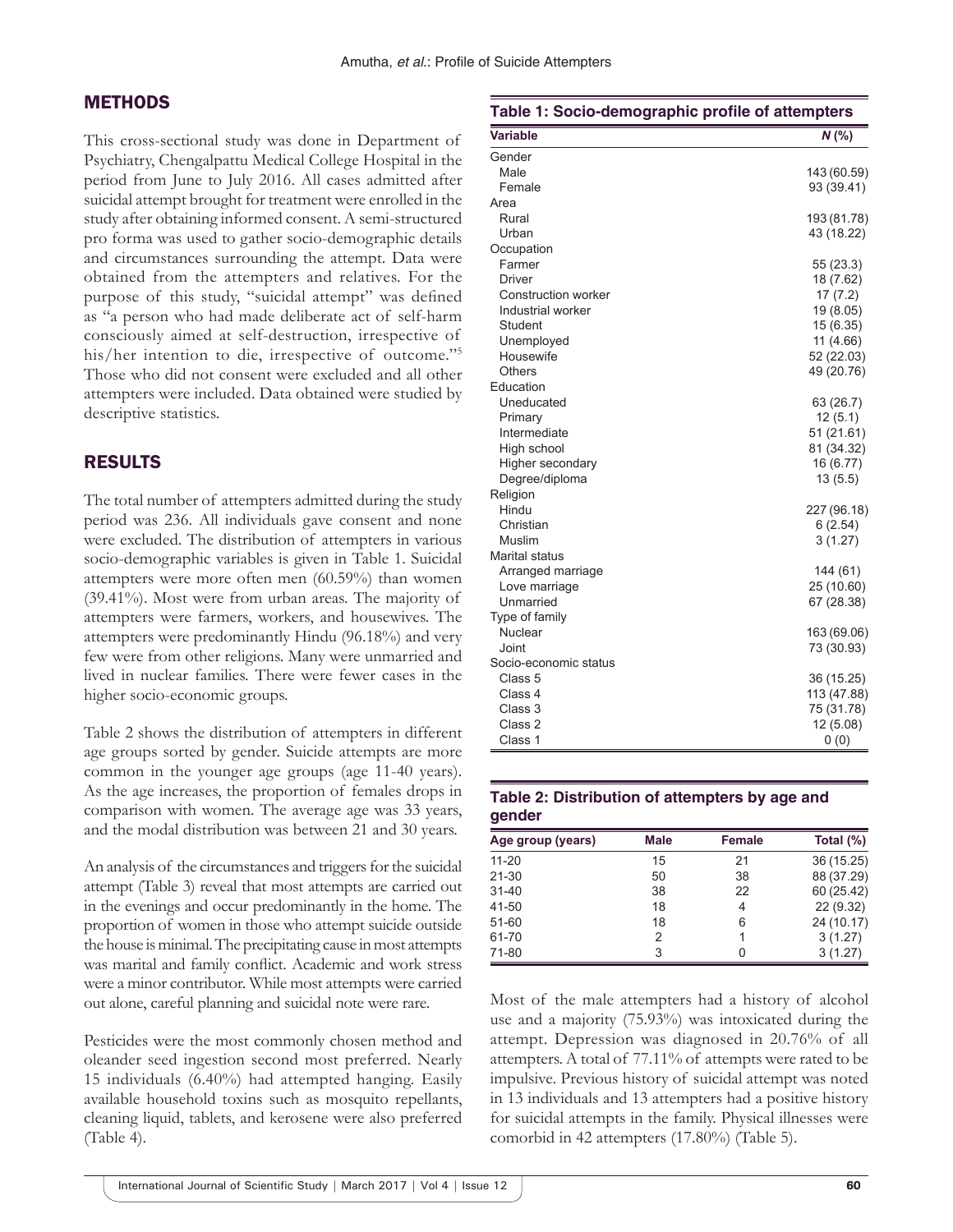| Table 3: Circumstance and triggers |  |
|------------------------------------|--|
|------------------------------------|--|

| <b>Variables</b>    | $N$ (%)     |
|---------------------|-------------|
| Time                |             |
| 12 am-6 am          | 9(3.81)     |
| 6 am-12 pm          | 57 (24.15)  |
| 12 pm-6 $pm$        | 94 (39.83)  |
| 6 pm-12 am          | 76 (32.20)  |
| Place               |             |
| Home                | 178 (75.42) |
| Outside             | 58 (24.58)  |
| Precipitating cause |             |
| Marital problem     | 119 (50.42) |
| Family conflict     | 48 (20.34)  |
| Work stress         | 3(1.30)     |
| Romantic conflict   | 10 (4.23)   |
| Academic failure    | 3(1.30)     |
| Pain related        | 25 (10.60)  |
| Others              | 28 (11.90)  |
| Isolation           |             |
| Alone               | 175 (74.20) |
| Not alone           | 61 (25.80)  |
| Planning            |             |
| Planned             | 1 (99.58)   |
| Unplanned           | 235 (0.42)  |

#### **Table 4: Distribution by method chosen**

| <b>Method</b>             | $N$ (%)     |
|---------------------------|-------------|
| Pesticide and insecticide | 100 (42.37) |
| Oleander seed             | 61 (25.94)  |
| Rat killer                | 25 (10.60)  |
| Cleaning agents           | 8(3.30)     |
| Ant killer                | 4(1.70)     |
| Mosquito repellant        | 4(1.70)     |
| Kerosene                  | 3(1.30)     |
| Tablet overdose           | 10(4.40)    |
| Hanging                   | 15 (6.40)   |
| <b>Others</b>             | 6(2.50)     |

# **DISCUSSION**

The presence of 236 cases of attempted suicide in a span of just 2 months is an indicator of the burden of suicide in the population. Men outnumbered women in the sample and this trend is reflected in many recent studies in South India. Most of the sample was rural reflecting the catchment area of the hospital. Being a public hospital, lower socio-economic, and less educated populations were predominant in the sample. The preponderance of Hindu religion disproportionate to demographic distribution reveals the role of cultural factors in modulating expression of suicidal behavior. The relative frequency of love marriage and nuclear family type reflect the changing societal trends and might be the mediator of the rise in suicide incidence.

The decrease in number of women in the older age group could reflect the protective role of family and child rearing and the effect of substance use on male population. The

## **Table 5: Clinical variable distribution among attempters**

| Variable               | $N$ (%)     |
|------------------------|-------------|
| Substance use          |             |
| Alcohol                | 57 (24.15)  |
| Alcohol and tobacco    | 51 (21.03)  |
| Tobacco                | 3(1.30)     |
| No substance use       | 125 (52.90) |
| Alcohol during attempt |             |
| Present                | 82 (75.93)  |
| Absent                 | 26 (24.07)  |
| Depression             |             |
| Present                | 49 (20.76)  |
| Absent                 | 187 (79.23) |
| Impulsivity            |             |
| Present                | 182 (77.11) |
| Absent                 | 54 (22.88)  |
| Previous attempt       |             |
| Present                | 13 (5.50)   |
| Absent                 | 223 (94.50) |
| Family history         |             |
| Present                | 12(5.10)    |
| Absent                 | 224 (94.90) |
| Physical comorbidity   |             |
| Present                | 42 (17.80)  |
| Absent                 | 194 (82.62) |

higher prevalence in younger age group could reflect the role of impulsivity and interpersonal conflict in suicidal behavior.

The relative frequency of pesticide and oleander seed ingestion could be due to the easy availability of these toxins in the rural region and also cultural factors. The prominent role of impulsivity is manifest in the link between younger population, interpersonal and marital conflict, and unplanned suicide attempts. The higher frequency of depression than in the general population is an indicator of the need for psychological screening all suicide attempters. The prominence of alcohol use and intoxication in men attempting suicide is a clear indicator of the role of alcohol in suicide in men.

# **CONCLUSION**

Suicidal behavior is common in the population and a careful analysis of societal, psychological, and individual factors in its causation is necessary for appropriate treatment and risk reduction.

# **REFERENCES**

- 1. Gelder M, Mayou R, Cowen P, editors. Suicide and deliberate self-harm. In: Shorter Oxford Textbook of Psychiatry. New York: Oxford University Press; 2001. p. 507-9, 511-2.
- 2. Patel V, Ramasundarahettige C, Vijayakumar L, Thakur JS, Gajalakshmi V, Gururaj G, *et al.* Suicide mortality in India: A nationally representative survey. Lancet 2012;379:2343-51.